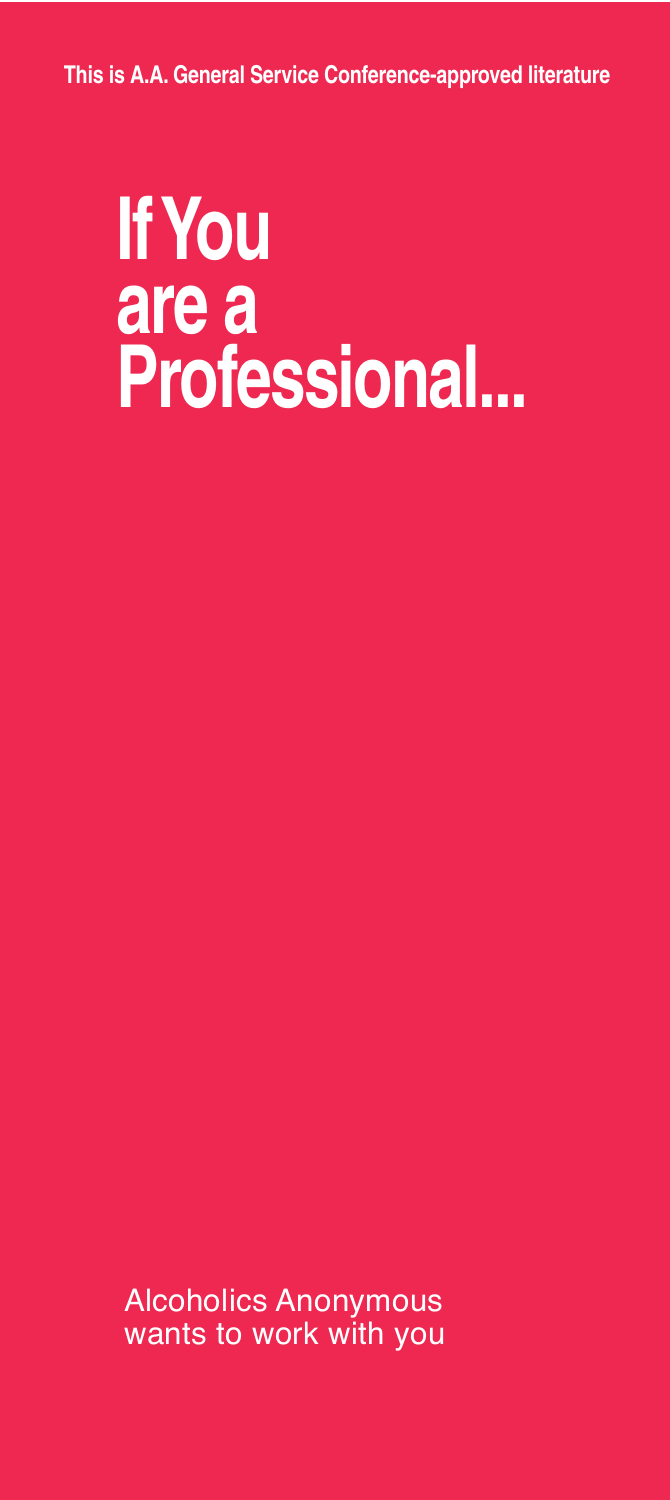*ALCOHOLICS ANONYMOUS®* is a fellowship of men and women who share their experience, strength and hope with each other that they may solve their common problem and help others to recover from alcoholism.

• The only requirement for membership is a desire to stop drinking. There are no dues or fees for A.A. membership; we are self-supporting through our own contributions.

• A.A. is not allied with any sect, denomination, politics, organization or institution; does not wish to engage in any controversy; neither endorses nor opposes any causes.

• Our primary purpose is to stay sober and help other alcoholics to achieve sobriety.

> *Copyright © by A.A. Grapevine, Inc.; reprinted with permission*

Copyright © 1986 Alcoholics Anonymous World Services, Inc. 475 Riverside Drive New York, NY 10115

### *Mail address:* Box 459, Grand Central Station New York, NY 10163

www.aa.org

25M—5/16 (DG3)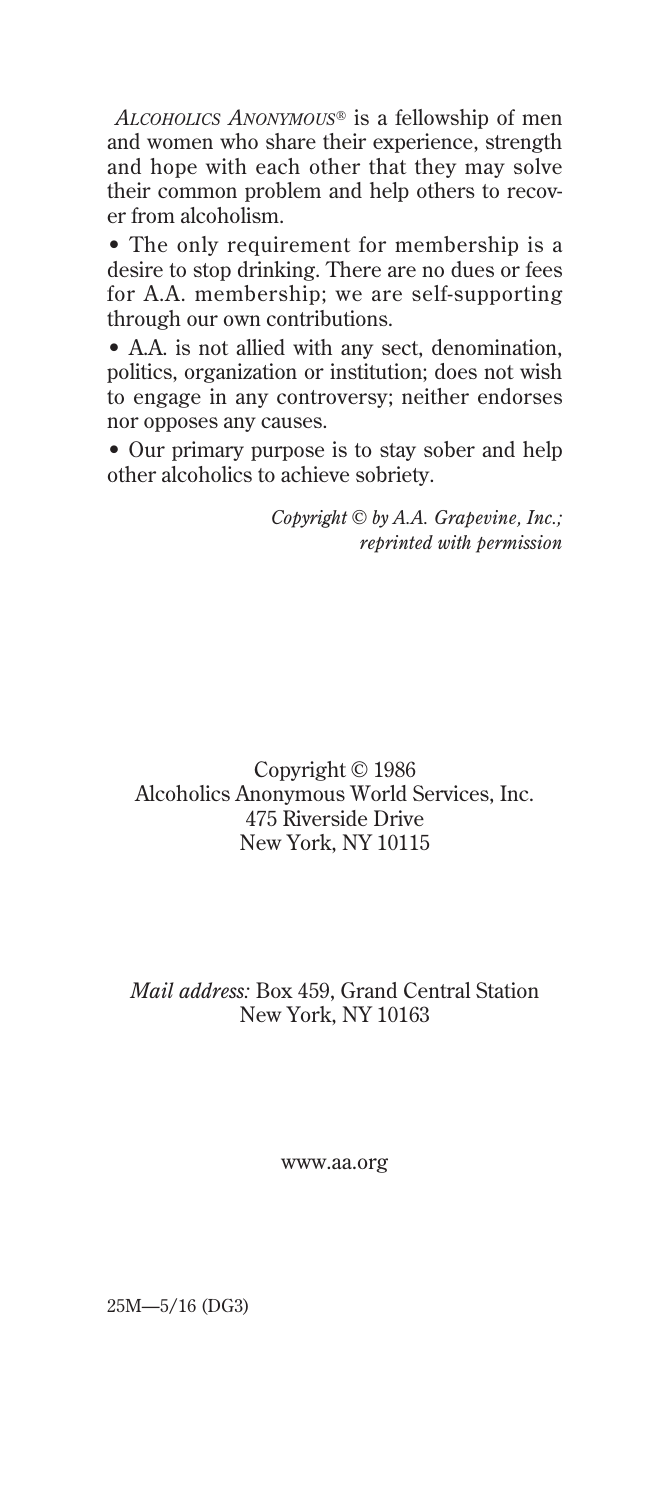# **A.A. Wants to Work With You**

Cooperation with the professional community is an objective of A.A., and has been since our beginnings. We are always seeking to strengthen and expand our communication with you, and we welcome your comments and suggestions. They help us to work more effectively with you in achieving our common purpose: to help the alcoholic who still suffers.

#### *A Resource for the Helping Professional*

Professionals who work with alcoholics share a common purpose with Alcoholics Anonymous: to help the alcoholic stop drinking and lead a healthy, productive life.

Alcoholics Anonymous is a nonprofit, self-supporting, entirely independent fellowship— "not allied with any sect, denomination, politics, organization or institution." Yet A.A. is in a position to serve as a resource to you through its policy of "cooperation but not affiliation" with the professional community.

We can serve as a source of personal experience with alcoholism as an ongoing support system for recovering alcoholics.

### *How the Program Works*

A.A.'s primary purpose, as stated in our Preamble, is: ". . . to stay sober and help other alcoholics to achieve sobriety."

The only requirement for A.A. membership is a desire to stop drinking. There are no dues or fees; we are self-supporting through our own contributions. Members share their experiences in recovery from alcoholism on a one-to-one basis, and introduce the newcomer to A.A.'s Twelve Steps of personal recovery and its Twelve Traditions that sustain the Fellowship itself.

*Meetings.* At the heart of the program are its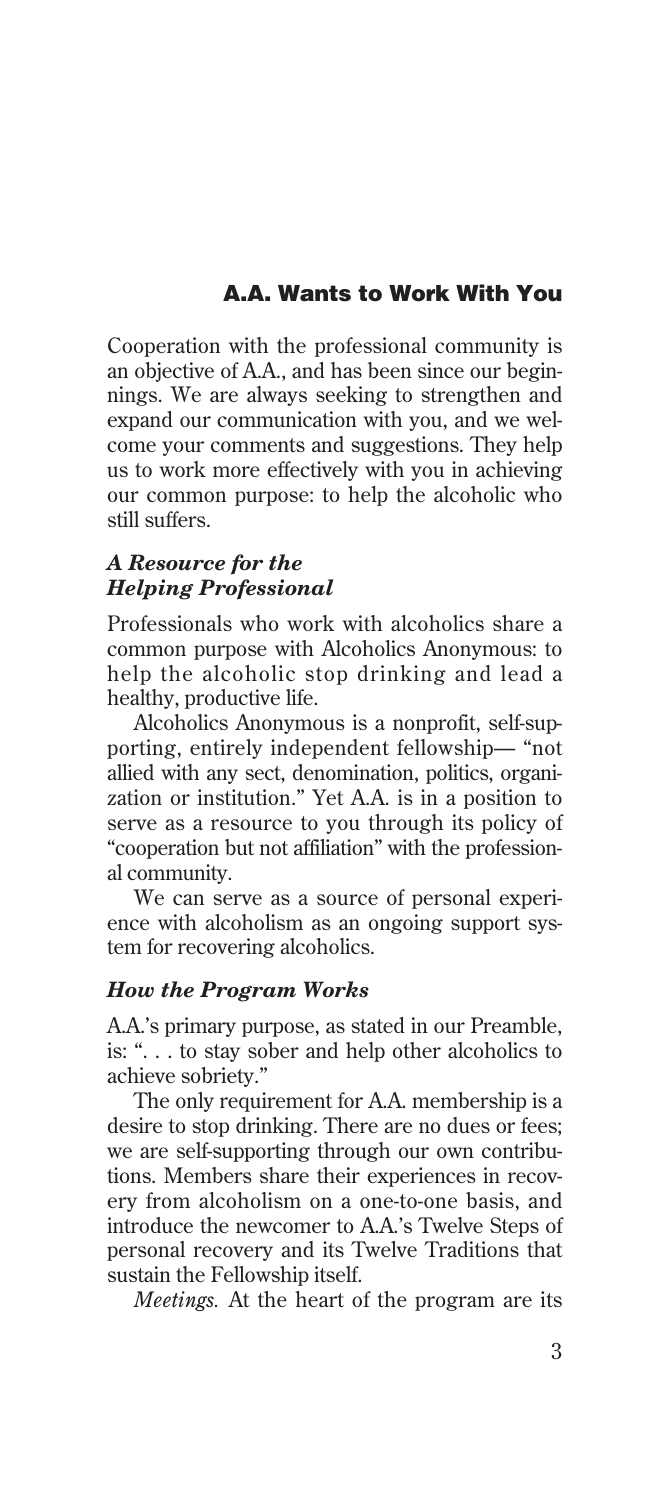meetings, which are conducted autonomously by A.A. groups in cities and towns throughout the world. Anyone may attend open meetings of A.A. These usually consist of talks by one or more speakers who share impressions of their past illness and their present recovery in A.A. Some *open* meetings — to which helping professionals, the media and others are invited — are held for the specific purpose of informing the nonalcoholic (and possibly alcoholic) public about A.A. *Closed* meetings are for alcoholics only.

Alcoholics recovering in A.A. generally attend several meetings each week.

*Anonymity.* Anonymity helps the Fellowship to govern itself by principles rather than personalities; by attraction rather than promotion. We openly share our program of recovery, but not the names of the individuals in it.

## *What A.A. Does NOT Do*

A.A. does not: Furnish initial motivation for alcoholics to recover; solicit members; engage in or sponsor research; keep attendance records or case histories; join "councils" of social agencies; follow up or try to control its members; make medical or psychological diagnoses or prognoses; provide drying-out or nursing services, hospitalization, drugs, or any medical or psychiatric treatment; offer religious services; engage in education about alcohol; provide housing, food, clothing, jobs, money or any other welfare or social services; provide domestic or vocational counseling; accept any money for its services or any contributions from non-A.A. sources; provide letters of reference to parole boards, lawyers, court officials, social agencies, employers, etc.

### *Referrals From Judicial, Health Care, or other Professionals*

Today numerous A.A. members come to us from judicial, health care, or other professionals. Some arrive voluntarily, others do not.

A.A. does not discriminate against *any* prospective member. Who made the referral to A.A. is not what interests us — it is the problem drinker who elicits our concern.

*Proof of attendance at meetings.* Sometimes a referral source asks for proof of attendance at A.A. meetings.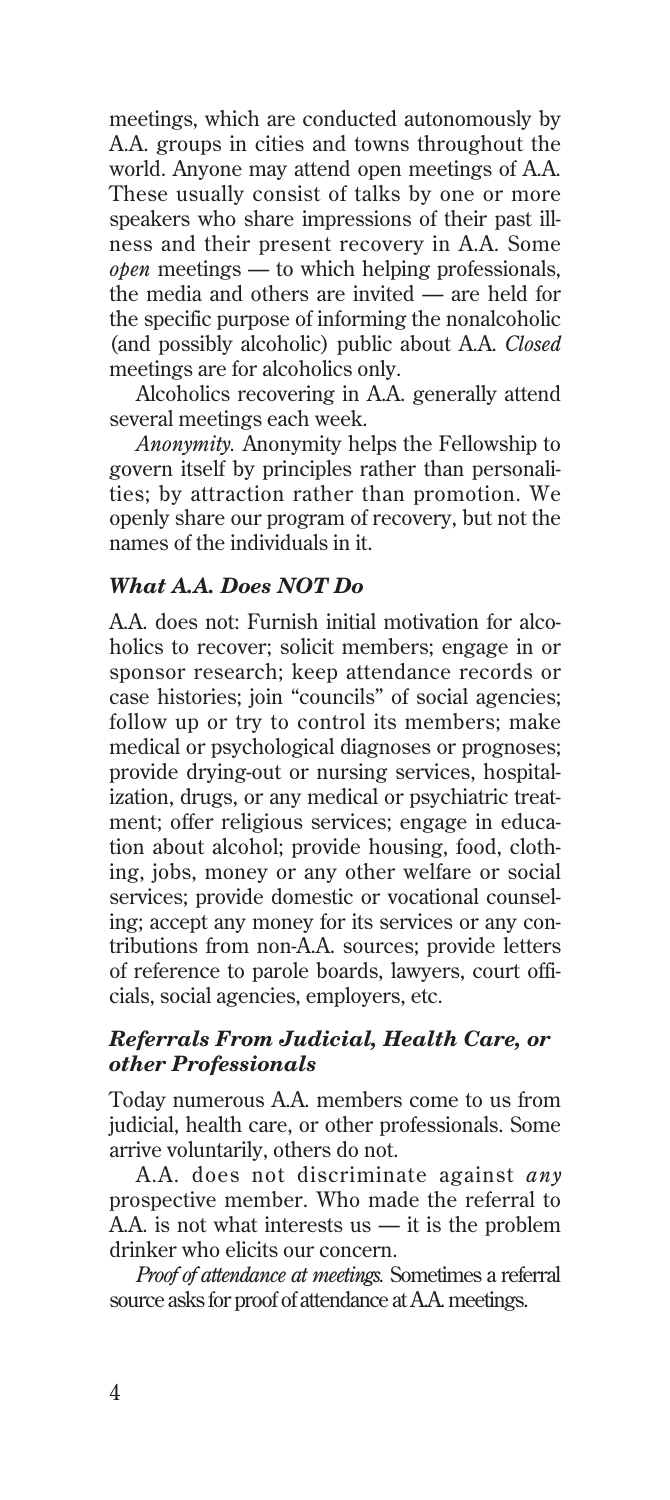• Groups cooperate in different ways. There is no set procedure. The nature and extent of any group's involvement in this process is entirely up to the individual group.

• Some groups with the consent of the prospective member, have an A.A. member acknowledge attendance on a slip that has been furnished by the referral source. The referred person is responsible for returning the proof of attendance.

#### *Singleness of Purpose and Problems Other Than Alcohol*

Some professionals refer to alcoholism and drug addiction as 'substance abuse' or 'chemical dependency.' Nonalcoholics are, therefore, sometimes introduced to A.A. and encouraged to attend A.A. meetings. Anyone may attend *open* A.A. meetings, but only those with a *drinking* problem may attend *closed* meetings.

# *A.A. Members and Medications*

A.A. does not provide medical advice; all medical advice and treatment should come from a qualified health care professional. The suggestions provided in the pamphlet "The A.A. Member— Medications and Other Drugs" may help A.A. members minimize the risk of relapse.

### *How to Make Referrals to A.A.*

Alcoholics Anonymous can be found on the internet at www.aa.org and in most telephone directories by looking for *'*Alcoholics Anonymous'. (Some professionals ask the person they are referring to call the local A.A. number while still in the office, thus offering an immediate opportunity to reach out for help).

Or, you can contact the General Service Office (G.S.O.) of Alcoholics Anonymous for help and information. G.S.O.'s A.A. Website www.aa.org can aid in finding local resources.

> P.O. Box 459 Grand Central Station New York, NY 10163 (212) 870-3400

> > www.aa.org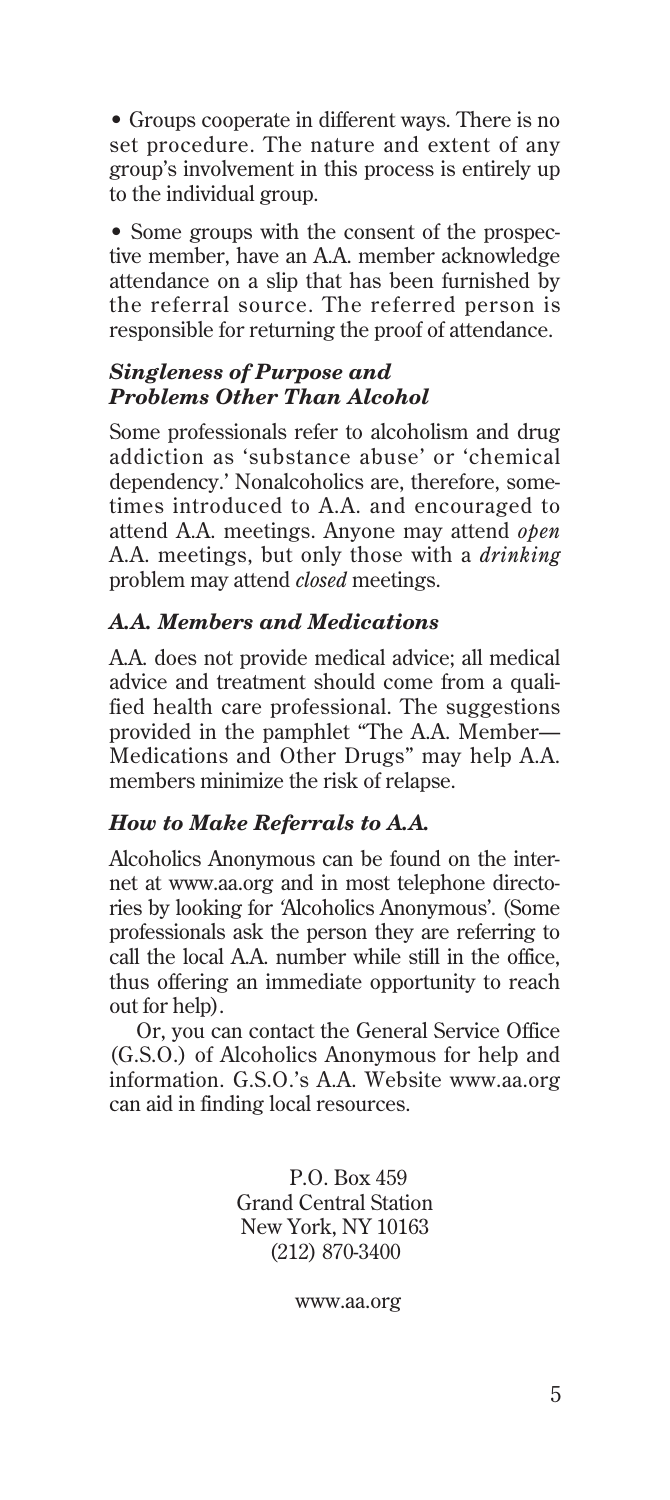1. We admitted we were powerless over alcohol—that our lives had become unmanageable.

2. Came to believe that a Power greater than ourselves could restore us to sanity.

3. Made a decision to turn our will and our lives over to the care of God *as we understood Him.*

4. Made a searching and fearless moral inventory of ourselves.

5. Admitted to God, to ourselves and to another human being the exact nature of our wrongs.

6. Were entirely ready to have God remove all these defects of character.

7. Humbly asked Him to remove our shortcomings.

8. Made a list of all persons we had harmed, and became willing to make amends to them all.

9. Made direct amends to such people wherever possible, except when to do so would injure them or others.

10. Continued to take personal inventory and when we were wrong promptly admitted it.

11. Sought through prayer and meditation to improve our conscious contact with God, *as we understood Him,* praying only for knowledge of His will for us and the power to carry that out.

12. Having had a spiritual awakening as the result of these steps, we tried to carry this message to alcoholics, and to practice these principles in all our affairs.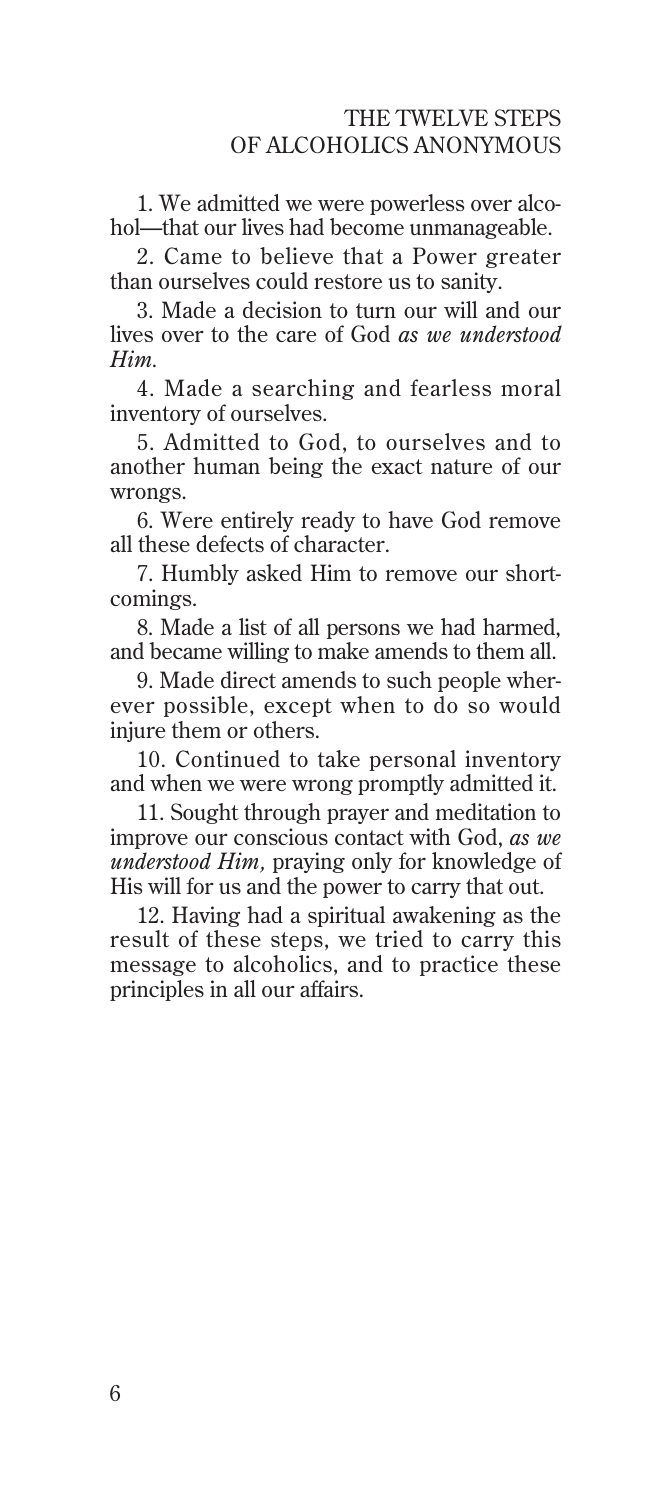# THE TWELVE TRADITIONS OF ALCOHOLICS ANONYMOUS

1. Our common welfare should come first; personal recovery depends upon A.A. unity.

2. For our group purpose there is but one ultimate authority—a loving God as He may express Himself in our group conscience. Our leaders are but trusted servants; they do not govern.

3. The only requirement for A.A. membership is a desire to stop drinking.

4. Each group should be autonomous except in matters affecting other groups or A.A. as a whole.

5. Each group has but one primary purpose—to carry its message to the alcoholic who still suffers.

6. An A.A. group ought never endorse, finance, or lend the A.A. name to any related facility or outside enterprise, lest problems of money, property, and prestige divert us from our primary purpose.

7. Every A.A. group ought to be fully selfsupporting, declining outside contributions.

8. Alcoholics Anonymous should remain forever non-professional, but our service centers may employ special workers.

9. A.A., as such, ought never be organized; but we may create service boards or committees directly responsible to those they serve.

10. Alcoholics Anonymous has no opinion on outside issues; hence the A.A. name ought never be drawn into public controversy.

11. Our public relations policy is based on attraction rather than promotion; we need always maintain personal anonymity at the level of press, radio, and films.

12. Anonymity is the spiritual foundation of all our traditions, ever reminding us to place principles before personalities.